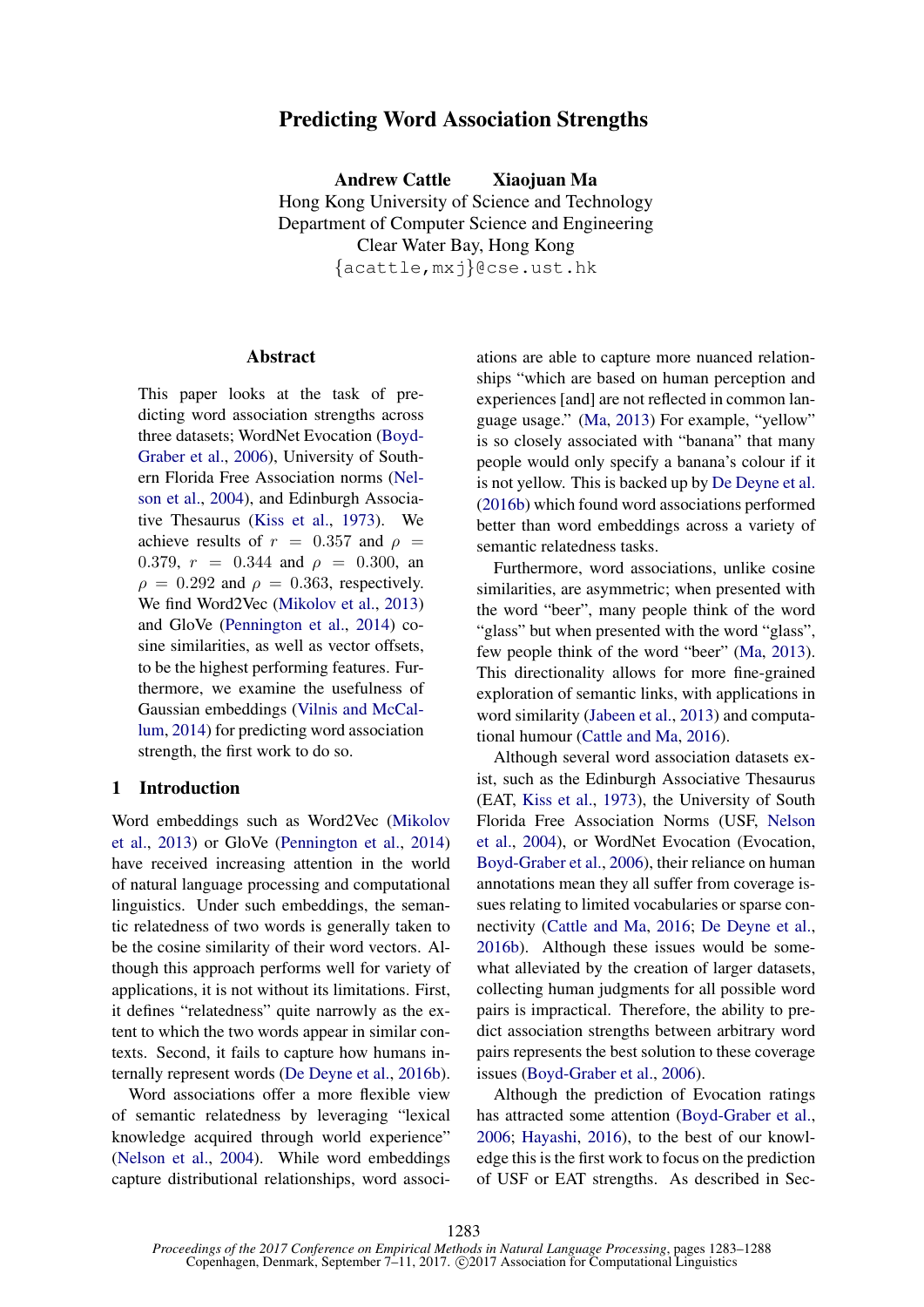tion 2, USF and EAT have several advantages over Evocation, such as the ability to work with ambiguous words instead of WordNet synsets. Following Hayashi (2016)'s work on Evocation prediction, we frame word association prediction as a supervised regression task and introduce several new and modified features, including the first use of Gaussian embeddings (Vilnis and McCallum, 2014) to better capture the asymmetric nature of word associations.

# 2 Previous Work

Word association has been used in psychological and psycholinguistic experiments for well over 100 years (Boyd-Graber et al., 2006; De Deyne and Storms, 2008). Word association datasets such as USF or EAT have typically framed word association as "a task that requires participants to produce the first word to come to mind that is related in a specified way to a presented cue" (Nelson et al., 2000). These datasets use *forward strengths*, the proportion of participants who produce a specific response, to "index the relative accessibility of related words in memory [for a given cue]" (Nelson et al., 2004).

This cue/response framework has several drawbacks. First, since forward strengths are relative, comparing strengths across different cue words is difficult. Second, both cues and responses are ambiguous, with each participant's responses being greatly influenced by how they chose to interpret a given cue. For example, someone responding to the cue "brother" with "monk" is considering a different sense of "brother" than someone who responds "sister" (Ma, 2013). As such, forward strengths are biased toward responses which presume more readily apparent cue word senses. Third, limiting participants to a single response can lead to weaker associations being underreported or omitted entirely.

Evocation solves the ambiguity issue by focusing on associations between WordNet synsets. Boyd-Graber et al. (2006) presented participants with randomly selected synset pairs and asked them to score how much the first synset *evoked* (i.e. brought to mind) the second. Unlike forward strengths, these Evocation ratings are absolute, meaning they can be directly compared across different cues. While randomly selecting synset pairs ensured that weaker associations would not be underreported, it did have the disadvantage that 67% of pairs were unanimously rated as having no connection (Boyd-Graber et al., 2006).

Despite attempts to address this spareness issue by expanding Evocation with data gathered from Amazon Mechanical Turk<sup>1</sup> (Nikolova et al., 2009) or word-sense disambiguated USF cue/response pairs (Ma, 2013), obtaining human judgments for all possible synset pairs is impractical. As such, the prediction of Evocation ratings presents the most promising solution to this coverage issue. Boyd-Graber et al. (2006) detailed a simple Evocation estimator which used a combination of WordNet structure-based features, Word-Net definition-based features, and corpus-based word co-occurrence features. However, this approach is somewhat limited in that it frames Evocation prediction as a classification task, considering only five Evocation levels.

The main drawback of Evocation prediction as a classification task is that it is too coarse-grained to deal with very weak associations, such as those in remote triads (De Deyne et al., 2016a), or very slight variations in association strength, such as those useful for computational humour (Cattle and Ma, 2016). To this end, Hayashi (2016) framed Evocation prediction as a supervised regression task. They employed a combination of WordNet structure-based features, word embedding-based features, and lexical features and found that vector offsets, i.e. the mathematical difference between vectors, were a strong indicator of Evocation ratings.

While Evocation's use of unambiguous synsets is useful for many applications, it is not without its own drawbacks. First, it requires texts to be word sense disambiguated; a non-trivial task. Second, since humans do not conceptualize words as a discrete set of independent word senses, Evocation is unable to capture natural associations owing to homography, homophony, or polysemy (Ma, 2013). As such, despite their drawbacks, word associations may provide a more flexible, more holistic view of mental semantics.

By allowing participants to record more than one response, De Deyne and Storms (2008), and their derivative works De Deyne et al. (2013) and De Deyne et al. (2016b), were able to better represent weaker associations. However, this introduced its own set of problems as great care had to be taken to avoid chaining, i.e. responding to a

<sup>1</sup> https://mturk.com/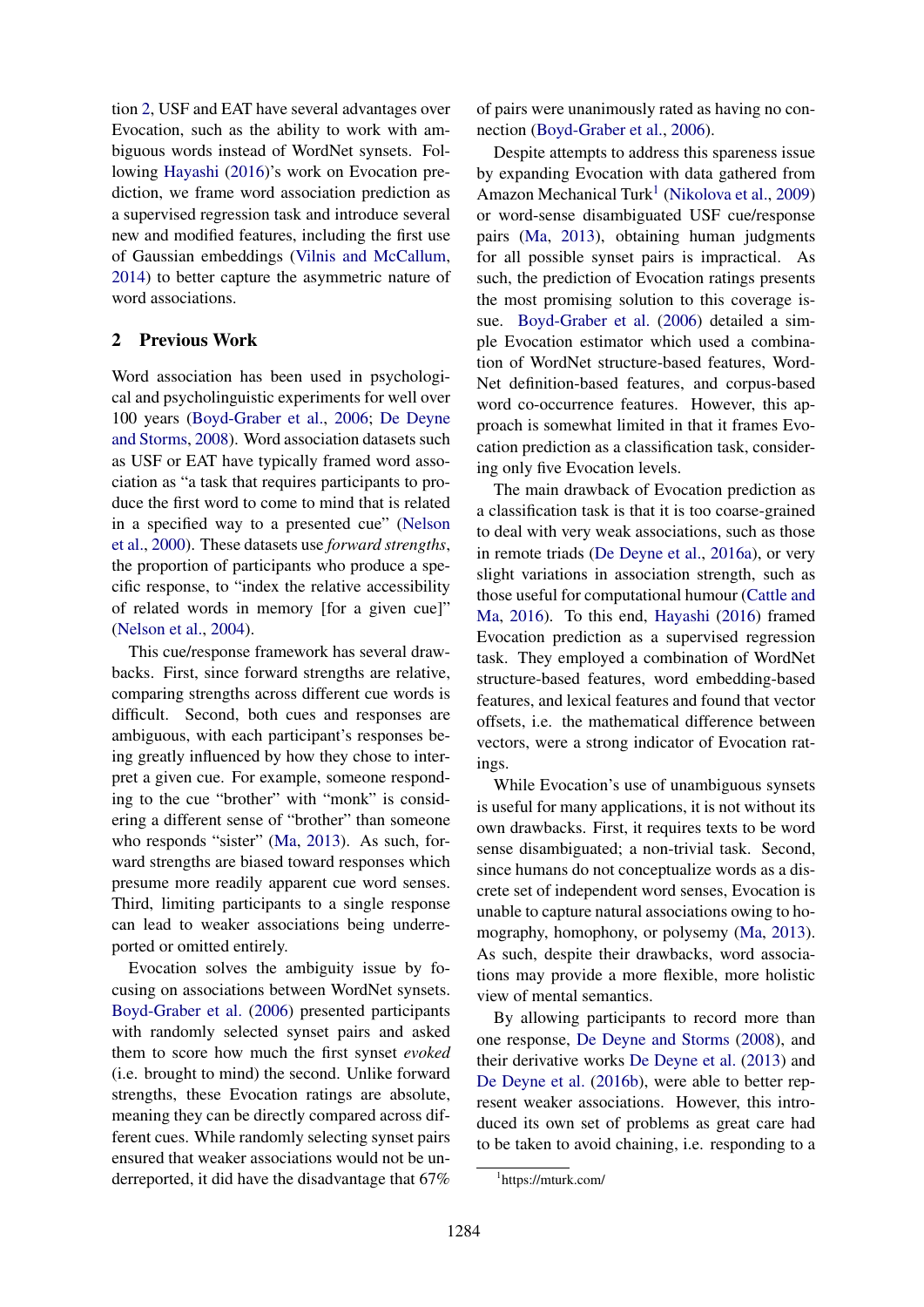previous response instead of the cue, and retrieval inhibition. De Deyne and Storms (2008) frames word association collection as a continuous task, meaning not only that the vocabulary is ever growing but also that changes in associations over time can be observed and tracked. But despite the steps taken to improve the size and quality of their association dataset, practicality dictates that coverage issues cannot be completely eliminated.

#### 3 System Definition

Our word association prediction system extends the method in Hayashi (2016) with several modifications to make it better suited to the USF and EAT datasets.

First, we modify Hayashi (2016)'s *lexVector*. Hayashi (2016) represent each word's part-ofspeech (POS) using a one-hot encoded five dimensional vector (one of each POS in WordNet). Similarly, they represent each word's lexical category using a one-hot encoded 45 dimensional vector (one for each WordNet lexicographer file). This results in a 100 dimensional vector representing the POS and lexical categories of both the cue and the response. Since words in USF and EAT can be associated with multiple synsets and we want to be able to capture associations related to polysemy, instead using a one-hot encoding we employ count vectors specifying the number of synsets from each POS/lexical category each word belongs to.

Second, instead of computing Wu-Palmer similarity (WUP, Wu and Palmer, 1994) between a single synset pair, we compute it for all cue synset/response synset pairs and record the maximum and average values. Following Boyd-Graber et al. (2006) and Ma (2013), we also explored the use of path and Leacock-Chodorow (Leacock and Chodorow, 1998) similarities but found they did not add any advantage over WUP alone. We take a similar approach for adapting load and betweenness centralities (Barthelemy, 2004) as well as AutoExtend (AutoEx, Rothe and Schütze,  $2015$ ) similarity.

Third, we extend the notion of *dirRel*, introduced in Hayashi (2016) to leverage the semantic network structure of WordNet. Given a graph where nodes represent synsets and arcs represent WordNet relations such as hypernym/hyponym and holonym/meronym, *dirRel(s,t,k)* is the proportion of *k*-step neighbours of *s* that are also *k*-step

neighbours of *t*. In the original formula, *s* and *t* are nodes representing a single synset. We instead consider a set of nodes *S* and a set of nodes *T* representing the set of synsets associated with the cue and response words, respectively, as shown in Equation 1. This may increase the probability that  $|nb(S, k) \cap nb(T, k)| > 0$ , a shortcoming of the original *dirRel* due to WordNet's "relatively sparse connective structure" (Hayashi, 2016).

$$
dirRel(S, T, k) = \frac{|nb(S, k) \cap nb(T, k)|}{|nb(S, k)|} \quad (1)
$$

Fourth, in addition to the Word2Vec (w2v) cosine similarity between cue/response pairs calculated using Google's pre-trained 300 dimension Word2Vec embeddings<sup>2</sup>. We also examine the effectiveness of Stanford's pre-trained 300 dimension GloVe embeddings<sup>3</sup>.

Fifth, in order to better capture asymmetric word associations, we propose using Gaussian embeddings. Gaussian embeddings (Vilnis and Mc-Callum, 2014) represent words not as a fixed point in vector space but as "potential functions", continuous densities in latent space; therefore, they are more suitable for capturing asymmetric relationships. More specifically, for each cue/response pair, we calculate both the KL-divergence and cosine similarities of their Gaussian embeddings. The embeddings have a dimensionality of 300 and are trained on English Wikipedia using the Word2Gauss<sup>4</sup> (w2g) and the hyperparameters reported by the developer<sup>5</sup>

Sixth, since cue and response words are not associated with a single synset, the AutoEx embeddings employed in Hayashi (2016) to compute vector offsets are not well suited for our task. Instead, we experiment with offsets calculated using w2v, GloVe, and w2g embeddings.

Finally, our 300 topic LDA model (Blei et al.,  $2003$ ) was trained using Gensim<sup>6</sup> on full English Wikipedia instead of the subset of English Wikipedia used in Hayashi (2016).

Using the above features, we trained a multilayer perceptron for each of our three datasets; Evocation, USF, and EAT. In the case of Evocation, we discarded any synset information and

<sup>2</sup> https://code.google.com/archive/p/word2vec/

<sup>3</sup> https://nlp.stanford.edu/projects/glove/

<sup>4</sup> https://github.com/seomoz/word2gauss

<sup>5</sup> https://github.com/seomoz/word2gauss/issues/18#issuecomment-286203006

<sup>6</sup> https://radimrehurek.com/gensim/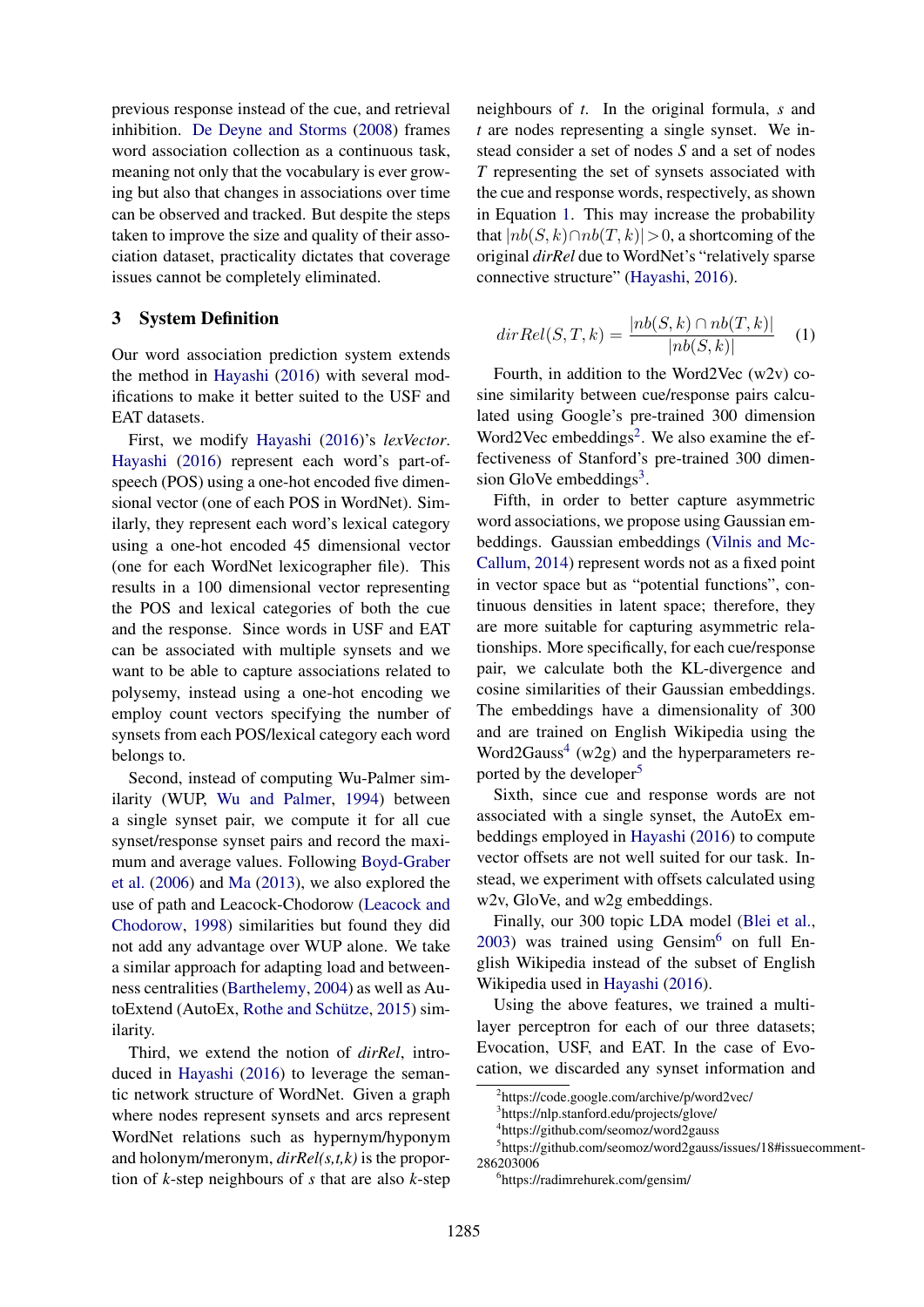|                          | <b>Evocation</b> |          | <b>USF</b> |          | <b>EAT</b>       |          |
|--------------------------|------------------|----------|------------|----------|------------------|----------|
| Feature                  | $\tau$           | $\rho$   | $\tau$     | $\rho$   | $\boldsymbol{r}$ | $\rho$   |
| Hayashi (2016)           | 0.374            | 0.401    |            |          |                  |          |
| All (w/w2v offsets)      | 0.357            | 0.379    | 0.344      | 0.300    | 0.292            | 0.363    |
| betweenness (max)        | $-0.000$         | 0.004    | 0.008      | 0.019    | 0.035            | 0.112    |
| betweenness (avg)        | $-0.002$         | $-0.001$ | 0.012      | 0.004    | 0.002            | 0.021    |
| load (max)               | $-0.009$         | $-0.010$ | 0.017      | 0.025    | 0.039            | 0.118    |
| load (avg)               | $-0.007$         | $-0.006$ | 0.002      | 0.004    | 0.002            | 0.017    |
| WUP sim (max)            | 0.098            | 0.136    | 0.092      | 0.111    | 0.049            | $-0.026$ |
| WUP sim (avg)            | 0.051            | 0.062    | 0.045      | 0.051    | 0.033            | 0.014    |
| lexVector                | 0.115            | 0.117    | 0.091      | 0.077    | 0.105            | 0.249    |
| dirRel                   | 0.177            | 0.149    | 0.152      | 0.130    | 0.124            | 0.049    |
| LDA cos sim              | 0.129            | 0.033    | 0.054      | 0.040    | 0.046            | 0.007    |
| AutoEx cos sim (max)     | 0.135            | 0.144    | 0.124      | 0.132    | 0.054            | $-0.034$ |
| AutoEx cos sim (avg)     | 0.148            | 0.174    | 0.082      | 0.089    | 0.045            | 0.019    |
| $w2v \cos \sin$          | 0.265            | 0.264    | 0.229      | 0.226    | 0.150            | 0.094    |
| GloVe cos sim            | 0.239            | 0.262    | 0.222      | 0.232    | 0.117            | $-0.010$ |
| w <sub>2g</sub> cos sim  | 0.227            | 0.246    | 0.173      | 0.185    | 0.109            | 0.046    |
| w2g KL-divergence        | 0.110            | 0.185    | $-0.013$   | $-0.011$ | 0.086            | 0.205    |
| w <sub>2v</sub> offsets  | 0.010            | 0.009    | 0.092      | 0.076    | 0.144            | 0.299    |
| GloVe offsets            | 0.007            | 0.009    | 0.127      | 0.098    | 0.162            | 0.344    |
| w <sub>2</sub> g offsets | $-0.005$         | $-0.003$ | 0.073      | 0.065    | 0.111            | 0.186    |

Table 1: Individual feature performance after 50 epochs

simply use each synset's headword (e.g. given the sysnet *entity.n.01*, we only considered the word *entity*). Following the setup used in Hayashi (2016), all neural networks are trained using the Chainer<sup>7</sup> Python library with rectified linear units, dropout, and two hidden layers, each with 50% of the number of units in the input layer. All were trained on 80% of their respective dataset, with 20% held out for testing. Mean squared error was used as a loss function and optimization was performed using Adam algorithm (Kingma and Ba, 2014). To act as a baseline, we also reimplemented the system described in Hayashi (2016) and trained it on the same 80/20 split of Evocation as our system. In addition to the reported results, we also performed feature selection experiments using 20% of the training sets as validation.

#### 4 Results and Discussion

The performance of individual features are reported in Table 1 while the results of our ablation experiments are reported in Table 2. For all experiments we report both the Pearson correlation coefficient (as r) and Spearman's rank correlation coefficient (as  $\rho$ ).

The best performing single feature on Evocation and USF is w2v cosine similarity. However, its removal in the ablation test had little effect. This is likely due to redundancy between w2v and GloVe; not only does GloVe perform similarly to w2v but removing both features at the same time produced the largest drop in performance. It is unclear why word embedding cosine similarities in gen-

|                        | <b>Evocation</b> |               | USF              |       | EAT              |               |
|------------------------|------------------|---------------|------------------|-------|------------------|---------------|
| Feature                | $\tau$           | $\mathcal{D}$ | $\boldsymbol{r}$ | ρ     | $\boldsymbol{r}$ | $\mathcal{D}$ |
| All $(w/w2v$ offsets)  | 0.357            | 0.379         | 0.344            | 0.300 | 0.292            | 0.363         |
| - betweenness (max)    | 0.360            | 0.383         | 0.341            | 0.301 | 0.270            | 0.360         |
| - betweenness (avg)    | 0.357            | 0.376         | 0.331            | 0.298 | 0.284            | 0.353         |
| $-$ load $(max)$       | 0.358            | 0.382         | 0.339            | 0.299 | 0.290            | 0.375         |
| $-$ load $(avg)$       | 0.360            | 0.381         | 0.340            | 0.304 | 0.279            | 0.353         |
| - WUP sim (max)        | 0.367            | 0.376         | 0.333            | 0.294 | 0.283            | 0.367         |
| - WUP sim (avg)        | 0.355            | 0.374         | 0.335            | 0.296 | 0.291            | 0.364         |
| - lexVector            | 0.351            | 0.365         | 0.336            | 0.300 | 0.275            | 0.339         |
| - dirRel               | 0.356            | 0.375         | 0.334            | 0.293 | 0.283            | 0.362         |
| - LDA cos sim          | 0.357            | 0.377         | 0.340            | 0.299 | 0.291            | 0.361         |
| - AutoEx cos sim (max) | 0.362            | 0.382         | 0.347            | 0.299 | 0.280            | 0.358         |
| - AutoEx cos sim (avg) | 0.358            | 0.377         | 0.346            | 0.305 | 0.278            | 0.357         |
| $-w2v \cos \sin$       | 0.352            | 0.377         | 0.331            | 0.294 | 0.280            | 0.345         |
| - GloVe cos sim        | 0.352            | 0.367         | 0.332            | 0.292 | 0.284            | 0.360         |
| - w2y and GloVe sims   | 0.329            | 0.342         | 0.284            | 0.255 | 0.261            | 0.353         |
| - w2g cos sim          | 0.358            | 0.378         | 0.348            | 0.304 | 0.284            | 0.357         |
| - w2g KL-divergence    | 0.351            | 0.356         | 0.344            | 0.299 | 0.286            | 0.348         |
| - w2v offsets          | 0.361            | 0.386         | 0.303            | 0.280 | 0.239            | 0.271         |

Table 2: Ablation performance after 50 epochs

eral performed relatively poorly on EAT. While the USF and EAT datasets are very similar, EAT does seem to contain a greater number of multiword cues/responses which would not be in the word embedding vocabularies. In such cases, perhaps a multi-word embedding like Doc2Vec (Le and Mikolov, 2014) would be more appropriate. However, if this were indeed the issue, one would expect vector offsets to perform equally poorly. This is not the case, with GloVe offsets being the best performing single feature on EAT and the removal of w2v offsets causing the greatest drop in performance in the EAT ablation tests.

The results of our Hayashi (2016) implementation are roughly comparable to those reported in the original paper ( $r = 0.374$ ,  $\rho = 0.401$  compared to  $r = 0.439$ ,  $\rho = 0.400$ ). Our slightly lower Pearson's R may be due to differences in way we split our training and test data as well as due to randomness in the training process itself.

On Evocation, our system does not perform as well as Hayashi (2016). This is expected as we explicitly ignore any synset information and instead attempt to predict association strengths between word-sense ambiguous words. Despite this, our performance is not appreciably lower, indicating the fitness of our system.

The fact that we perform better on Evocation than either USF or EAT is quite interesting considering our system was designed with USF and EAT in mind. There are several possible explanations for this. First, as mentioned in Section 2, 67% of cue/response pairs in Evocation have a strength of zero. This uniformity in Evocation strengths may make them easier to predict. Second, due to the way USF and EAT were collected, there are no true zeros in the datasets. This lack of grounding

<sup>7</sup> http://chainer.org/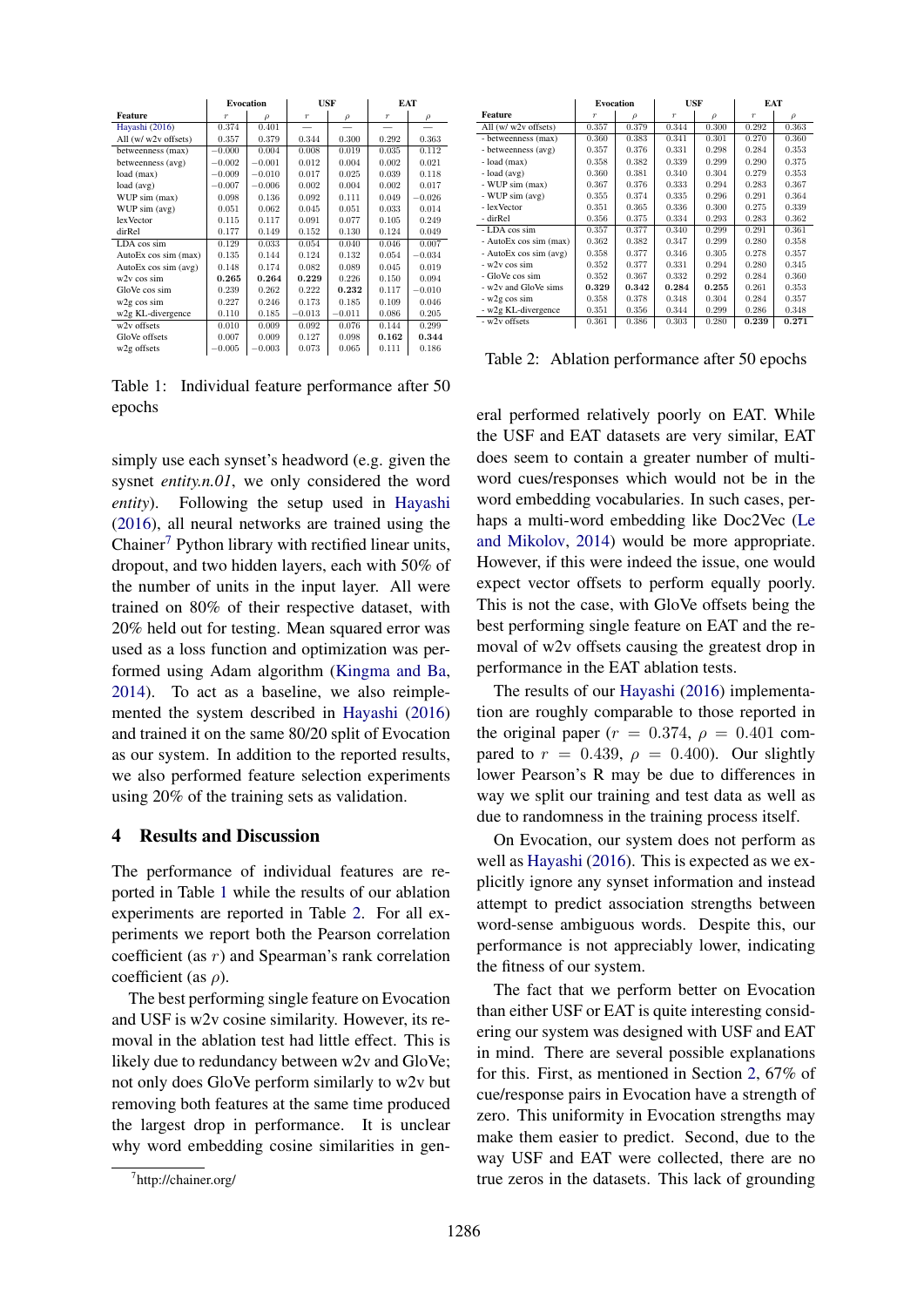may skew the predictions. Third, this may be an indication that predicting associations in a wordsense ambiguous context is a harder task than predicting them in a word-sense disambiguated one. Boyd-Graber et al. (2006) explicitly told annotators to ignore associations based on polysemy or rhyme. It could be the case that these effects are more difficult to identify.

Another possible explanation for this relatively lower performance is a lack of bespoke features. For example, we heavily rely on WordNet-based features which make sense in a word-sense disambiguated context but are less suited for ambiguous contexts. In fact, removal of several of these features, such as betweenness or AutoEx similarity, seem to slightly improve performance. One explanation is that, despite noting in Section2 that word association strengths are influenced by word-sense frequencies, our system instead implicitly assumes all synsets are equally likely.

The most surprising finding was the poor performance of Gaussian embeddings overall, and KL-divergence in particular. Given the asymmetric nature of word associations, KL-divergence seemed to be a natural fit. However, it is vastly outperformed by even cosine similarity on the same set of embeddings. Despite this, the usefulness of Gaussian embeddings cannot be ruled out. While we used pre-trained embeddings for Word2Vec and GloVe, we had to train our own Gaussian embedding model. Not only were Word2Vec and GloVe trained on much larger corpora than Gaussian embedding's English Wikipedia, but the pre-trained embeddings likely underwent a greater degree of hyperparameter tuning.

# 5 Conclusions and Future Works

In this paper we explored the effectiveness of various features for predicting Evocation, USF, and EAT association strengths, finding GloVe and Word2Vec cosine similarities as well as vector offsets to be the most useful features. We also examined the effectiveness of Gaussian embeddings for capturing the asymmetric nature of word embeddings but found it to be less effective than traditional word embeddings.

Although we report a lower performance than that in Hayashi (2016), potentially indicating that predicting association strengths in word-sense ambiguous contexts is a harder task, we believe our

results are a promising start. Training Gaussian embeddings on a larger corpus may lead to improved effectiveness. Future works should also consider incorporating word-sense frequencies or developing word-sense agnostic features, with a particular focus on asymmetric features.

#### **References**

- Marc Barthelemy. 2004. Betweenness centrality in large complex networks. *The European Physical Journal B-Condensed Matter and Complex Systems* 38(2):163–168.
- David M Blei, Andrew Y Ng, and Michael I Jordan. 2003. Latent dirichlet allocation. *Journal of machine Learning research* 3(Jan):993–1022.
- Jordan Boyd-Graber, Christiane Fellbaum, Daniel Osherson, and Robert Schapire. 2006. Adding dense, weighted connections to wordnet."in: Proceedings of the third global wordnet meeting, jeju island, korea, january 2006 .
- Andrew Cattle and Xiaojuan Ma. 2016. Effects of semantic relatedness between setups and punchlines in twitter hashtag games. *PEOPLES 2016* page 70.
- Simon De Deyne, Daniel J Navarro, Amy Perfors, and Gert Storms. 2016a. Structure at every scale: A semantic network account of the similarities between unrelated concepts. *Journal of Experimental Psychology: General* 145(9):1228.
- Simon De Deyne, Daniel J Navarro, and Gert Storms. 2013. Better explanations of lexical and semantic cognition using networks derived from continued rather than single-word associations. *Behavior Research Methods* 45(2):480–498.
- Simon De Deyne, Amy Perfors, and J. Daniel Navarro. 2016b. Predicting human similarity judgments with distributional models: The value of word associations. In *Proceedings of COLING 2016*, In *Proceedings of COLING 2016*, *the 26th International Conference on Computational Linguistics: Technical Papers*. The COL-ING 2016 Organizing Committee, pages 1861– 1870. http://aclweb.org/anthology/C16-1175.
- Simon De Deyne and Gert Storms. 2008. Word associations: Norms for 1,424 dutch words in a continuous task. *Behavior Research Methods* 40(1):198–205.
- Yoshihiko Hayashi. 2016. Predicting the evocation relation between lexicalized concepts. In *Proceedings of COLING 2016, the 26th International Conference on Computational Linguistics: Technical Papers*. The COLING 2016 Organizing Committee, Osaka, Japan, pages 1657–1668. http://aclweb.org/anthology/C16-1156.
- Shahida Jabeen, Xiaoying Gao, and Peter Andreae. 2013. Directional context helps: Guiding semantic